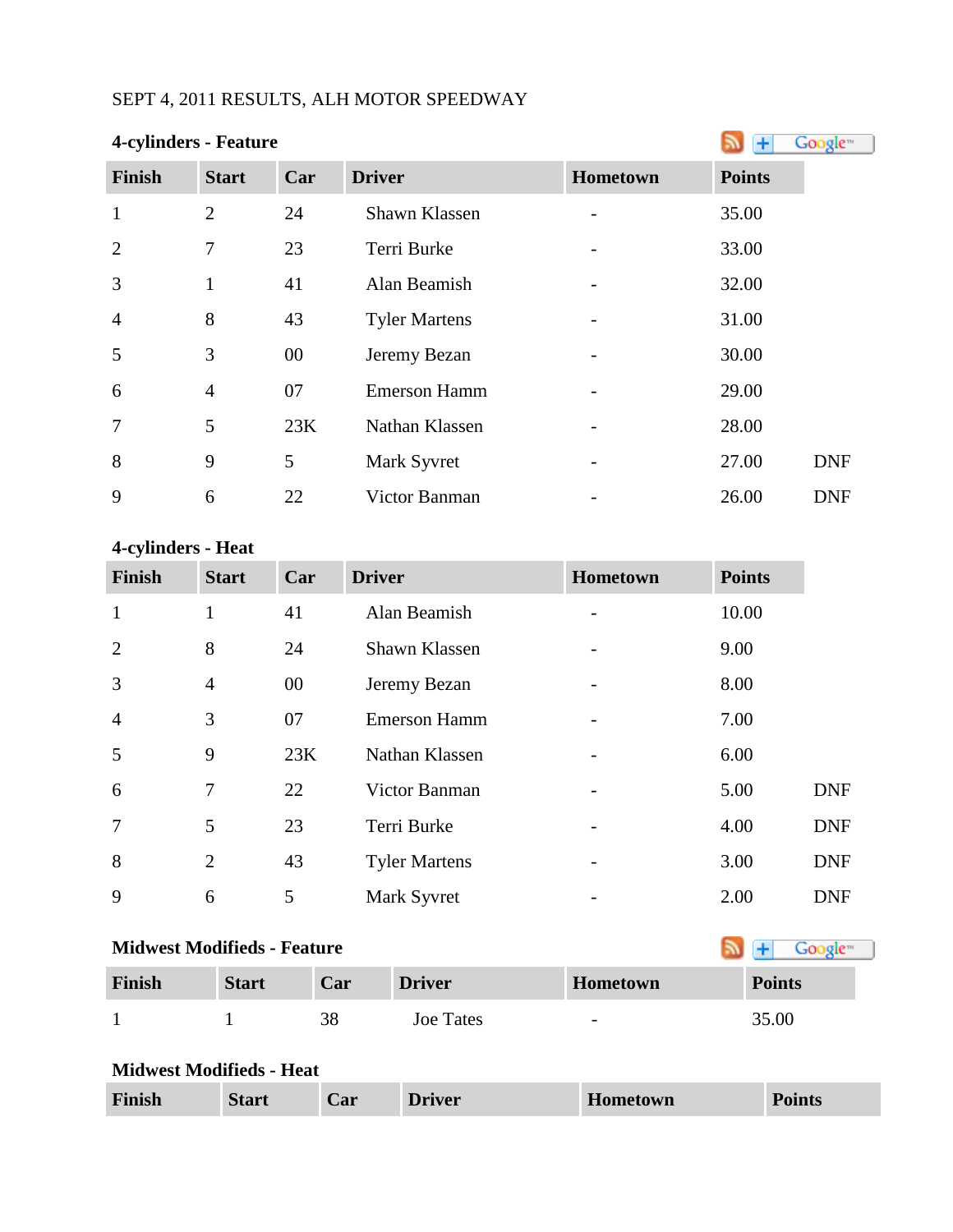| 1                          |              | 38  | <b>Joe Tates</b>    | $\overline{\phantom{0}}$ | 10.00         |                      |
|----------------------------|--------------|-----|---------------------|--------------------------|---------------|----------------------|
| <b>Modifieds - Feature</b> |              |     |                     |                          |               | Google <sup>-1</sup> |
| Finish                     | <b>Start</b> | Car | <b>Driver</b>       | Hometown                 | <b>Points</b> |                      |
| 1                          |              | 20X | Darian Boyce        |                          | 35.00         |                      |
| 2                          | 2            | 40  | <b>Henry Peters</b> | -                        | 33.00         |                      |
| 3                          | 3            | 96  | Al Taks             |                          | 32.00         | DNF                  |

#### **Modifieds - Heat**

| <b>Finish</b> | <b>Start</b> | Car | <b>Driver</b>       | <b>Hometown</b>          | <b>Points</b> |            |
|---------------|--------------|-----|---------------------|--------------------------|---------------|------------|
|               |              | 20X | Darian Boyce        | $\overline{\phantom{a}}$ | 10.00         |            |
| 2             |              | 40  | <b>Henry Peters</b> | $\overline{\phantom{0}}$ | 9.00          |            |
| 3             |              | 96  | Al Taks             | $\overline{\phantom{a}}$ | 0.00          | <b>DNS</b> |

## **PureStocks - Feature Algebra 2019 Coolers**

| <b>Finish</b>  | <b>Start</b>   | Car | <b>Driver</b> | <b>Hometown</b>          | <b>Points</b> |            |
|----------------|----------------|-----|---------------|--------------------------|---------------|------------|
|                |                | 42  | Rob Penner    | $\overline{\phantom{a}}$ | 35.00         |            |
| 2              | 3              | 86  | Rob Wiens     | $\overline{\phantom{a}}$ | 33.00         |            |
| 3              | $\overline{2}$ | 96  | Ryan Taks     | $\overline{\phantom{a}}$ | 32.00         | <b>DNF</b> |
| $\overline{4}$ | 4              | 7   | Gord Faithful | $\overline{\phantom{a}}$ | 31.00         | <b>DNF</b> |

# **Pure Stocks - Heat**

| <b>Finish</b>  | <b>Start</b>  | Car | <b>Driver</b> | Hometown                     | <b>Points</b> |
|----------------|---------------|-----|---------------|------------------------------|---------------|
|                | $\mathcal{D}$ | 42  | Rob Penner    | $\qquad \qquad \blacksquare$ | 10.00         |
| 2              |               | 96  | Ryan Taks     | $\overline{\phantom{a}}$     | 9.00          |
| 3              | 3             | 86  | Rob Wiens     | -                            | 8.00          |
| $\overline{4}$ | 4             |     | Gord Faithful | -                            | 7.00          |

| <b>Street Stock - Feature</b> |              | Google™ |                     |                          |               |     |
|-------------------------------|--------------|---------|---------------------|--------------------------|---------------|-----|
| Finish                        | <b>Start</b> | Car     | <b>Driver</b>       | <b>Hometown</b>          | <b>Points</b> |     |
|                               |              | 24      | James Wall          | $\overline{\phantom{a}}$ | 35.00         |     |
|                               |              | 39      | <b>Shawn Teunis</b> | -                        | 33.00         | DNF |